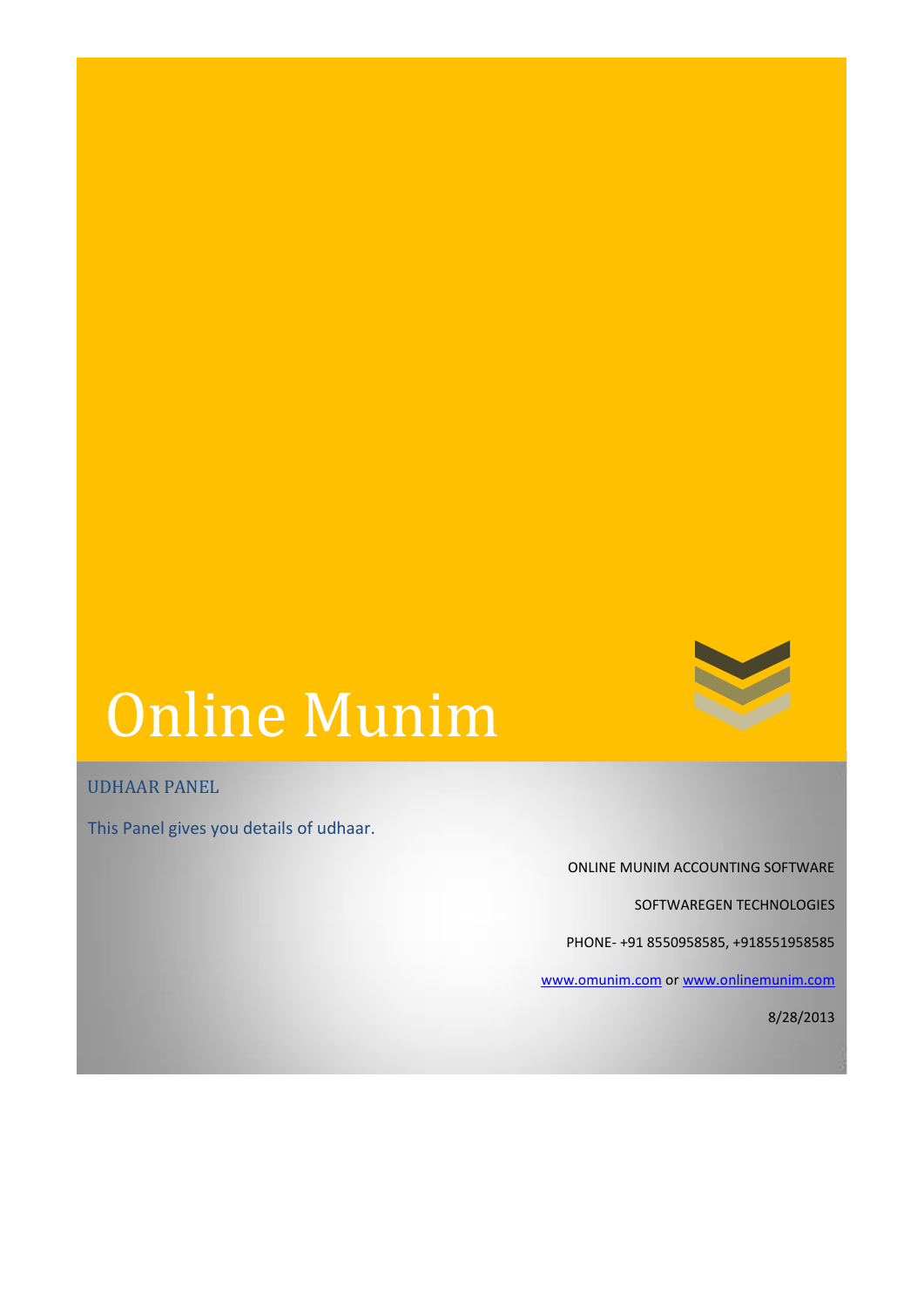## **UDHAAR PANEL**

- This panel shows list of all udhaar. When you click on any udhaar from list it will navigate you to that udhaar detail.
- You can delete any udhaar just by clicking delete button in DEL column.
- You will get complete details of udhaar when you click on udhaar number in SN column.

|                | ontine              | GOLD: Rs. 22320 /10gm<br>Welcome sandhya (O)<br><b>SILVER: Rs. 52700 /kg</b> |                      |                  |                            | OMUNIM 1.4<br>ALL FIRMS V |                       |
|----------------|---------------------|------------------------------------------------------------------------------|----------------------|------------------|----------------------------|---------------------------|-----------------------|
| ЪĤ             | $\mathbf{z}$<br>lo  |                                                                              |                      |                  | ¥                          | <u>j</u><br>倡             | 45                    |
| 锠              | <b>Udhaar Panel</b> |                                                                              |                      |                  | <b>Udhaar Search Panel</b> |                           | <b>Udhaar Details</b> |
| SN             | <b>UDHAAR AMT</b>   | <b>AMOUNT LEFT</b>                                                           | <b>CUSTOMER NAME</b> | <b>CITY</b>      | <b>UDHAAR TYPE</b>         | <b>DATE</b>               | <b>DEL</b>            |
| 1              | 890                 | 820                                                                          | Geet Gg              | <b>Bangalore</b> | Cash                       | 19 Aug 13                 | $\bullet$             |
| $\overline{2}$ | 60                  | 60                                                                           | <b>Geet Ga</b>       | <b>Bangalore</b> | Cash                       | 18 Aug 13                 | $\bullet$             |
| 3 <sup>7</sup> | 2000                | 2000                                                                         | Geet Gg              | <b>Bangalore</b> | Cash                       | 19 Aug 13                 | $\bullet$             |
| 4              | 1234                | 1000                                                                         | Priya Hh             | Hyderabad        | Cash                       | 19 Aug 13                 | $\bullet$             |
| 5              | 3000                | 3000                                                                         | Priya Hh             | Hyderabad        | Cash                       | <b>18 Aug 13</b>          | $\bullet$             |
| 6 <sup>1</sup> | 890                 | 890                                                                          | Priya Hh             | Hyderabad        | Cash                       | 19 Aug 13                 | $\bullet$             |
| $\mathbf{7}$   | 56604               | 56604                                                                        | <b>PP PP</b>         | PP               | <b>OnPurchase</b>          | 20 Aug 13                 | $\bullet$             |
| 8              | 75888               | 75888                                                                        | PP PP                | <b>PP</b>        | <b>OnPurchase</b>          | 20 Aug 13                 | $\bullet$             |
| 9              | 56604               | 56604                                                                        | <b>PP PP</b>         | <b>PP</b>        | <b>OnPurchase</b>          | 20 Aug 13                 | $\bullet$             |
| 10             | 100440              | 100440                                                                       | <b>PP PP</b>         | PP               | OnPurchase                 | 20 Aug 13                 | $\bullet$             |
| 11             | 100440              | 100440                                                                       | <b>PP PP</b>         | <b>PP</b>        | <b>OnPurchase</b>          | 20 Aug 13                 | $\bullet$             |
| 12             | 100440              | 100440                                                                       | <b>PP PP</b>         | <b>PP</b>        | <b>OnPurchase</b>          | 20 Aug 13                 | $\bullet$             |
| 13             | 13                  | 13                                                                           | PP PP                | <b>PP</b>        | <b>OnPurchase</b>          | 03 Aug 13                 | $\bullet$             |
| 14             | 13392               | 13392                                                                        | <b>PP PP</b>         | <b>PP</b>        | <b>OnPurchase</b>          | <b>27 Aug 13</b>          | $\bullet$             |
| 15             | 75888               | 75888                                                                        | Sandhya Ss           | Ss               | <b>OnPurchase</b>          | 13 Aug 13                 | $\bullet$             |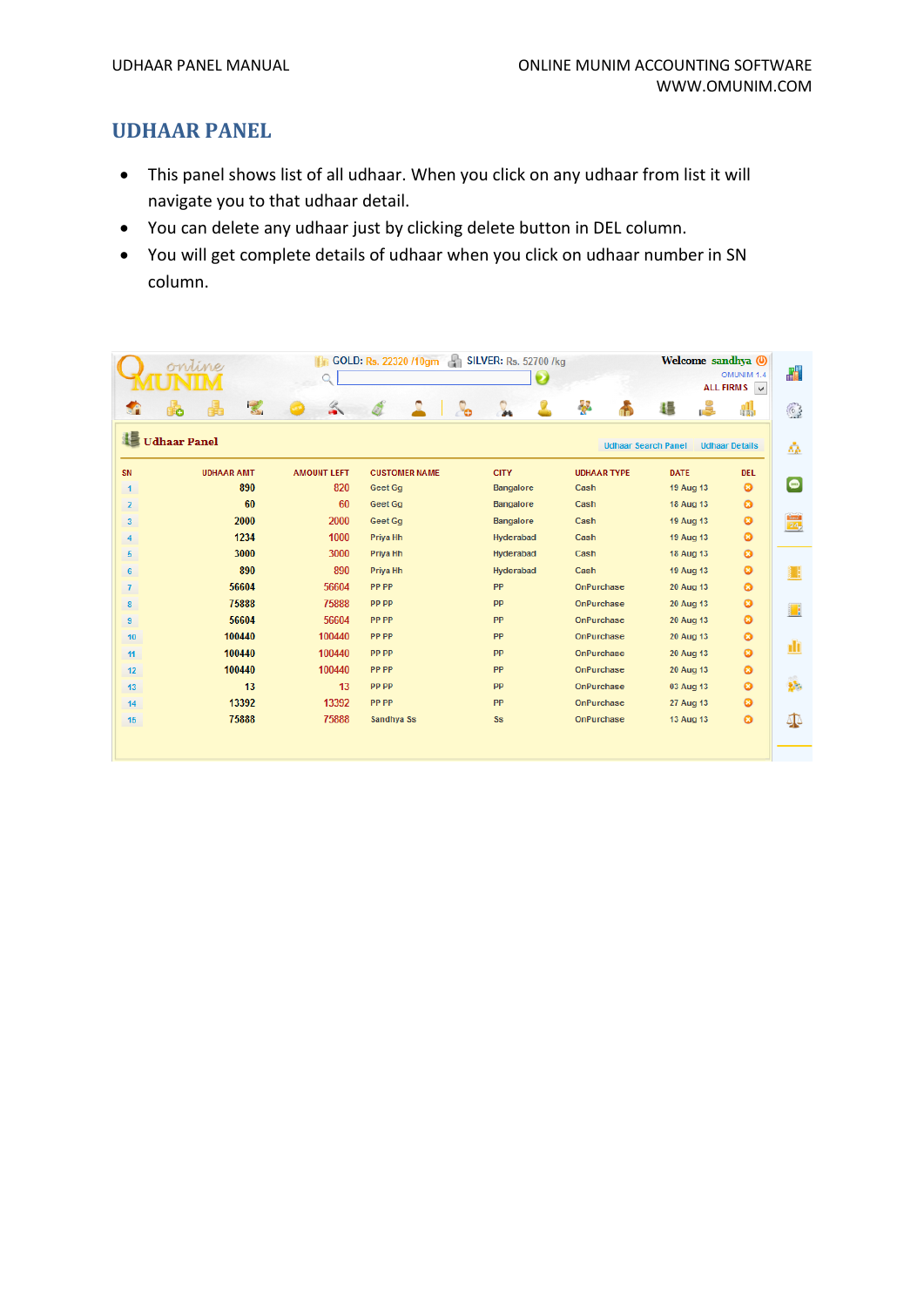## **UDHAAR DETAIL PANEL**

 This panel shows you complete details about particular udhaar. From this panel you can deposit money or you can delete udhaar.

| ontine                                                                                                                                                                      | GOLD: Rs. 22320 /10gm 3 SILVER: Rs. 52700 /kg               | Welcome sandhya (O<br>OMUNIM 1.4<br>0<br>ALL FIRMS V                                              | H                                           |
|-----------------------------------------------------------------------------------------------------------------------------------------------------------------------------|-------------------------------------------------------------|---------------------------------------------------------------------------------------------------|---------------------------------------------|
| 长                                                                                                                                                                           |                                                             | ķ<br><u>re</u><br>猖                                                                               | 4<br>$\begin{pmatrix} 0 \\ 0 \end{pmatrix}$ |
| Geet Gg S/o Gg Bangalore<br><b>HOME</b><br><b>INFO</b><br><b>UPDATE</b><br><b>UDHAAR</b>                                                                                    | <b>SELL</b><br><b>ORDERS</b><br><b>REPAIR</b><br><b>SMS</b> | Cust Id: C1<br><b>LOAN RECEIPT</b><br><b>ADD LOAN</b><br><b>RELEASED LOAN</b><br><b>LOAN INFO</b> | ΚÃ                                          |
| $\sim$ Add New Udhaar Details $\sim$                                                                                                                                        |                                                             |                                                                                                   | $\bullet$                                   |
| $\sim$ Udhaar Details $\sim$                                                                                                                                                |                                                             | <b>Paid Udhaar Details</b>                                                                        |                                             |
| <b>Udhaar Type: Cash</b><br><b>Udhaar Amount:</b>                                                                                                                           | 2000 Udhaar Date: 19 AUG 2013<br>$\bullet$                  |                                                                                                   | $\frac{1}{24}$                              |
| <b>Udhaar Amount Left: 2000</b><br><b>History</b>                                                                                                                           |                                                             | <b>Deposite Money</b><br>Delete $\mathcal{A}$                                                     | H                                           |
| Rs. 2000 taken cash on 19 August 2013.                                                                                                                                      |                                                             |                                                                                                   | $\Box$                                      |
| <b>Udhaar Type: Cash</b><br><b>Udhaar Amount:</b>                                                                                                                           | 60 Udhaar Date: 18 AUG 2013<br>$\bullet$                    |                                                                                                   | dî                                          |
| <b>Udhaar Amount Left: 60</b><br><b>History</b>                                                                                                                             |                                                             | <b>Deposite Money</b><br>Delete <b>1</b>                                                          | 結論                                          |
| Rs. 3000 taken cash on 18 August 2013.<br>Updated 3000 with 60 on 19 August 2013.                                                                                           |                                                             |                                                                                                   |                                             |
| <b>Udhaar Type: Cash</b><br><b>Udhaar Amount:</b><br>890                                                                                                                    | Udhaar Date: 19 AUG 2013<br>ౚ                               |                                                                                                   | ₽                                           |
| <b>Deposit Amount:</b>                                                                                                                                                      | 70 Deposit Date: 23 AUG 2013 3 3                            |                                                                                                   |                                             |
| <b>Udhaar Amount Left: 820</b><br>History                                                                                                                                   |                                                             | Delete $\mathcal{A}$<br><b>Deposite Money</b>                                                     |                                             |
| Rs. 2000 taken cash on 19 August 2013.<br>Updated 2000 with 40 on 19 August 2013.<br>Updated 40 with 890 on 23 August 2013.<br>Rs. 70 has been deposit on date 23 AUG 2013. |                                                             |                                                                                                   |                                             |

- From this panel you can add new udhaar.
- If you want to deposit money in existing udhaar you can deposit by clicking on deposit money button.
- You can delete udhaar by clicking on delete button.